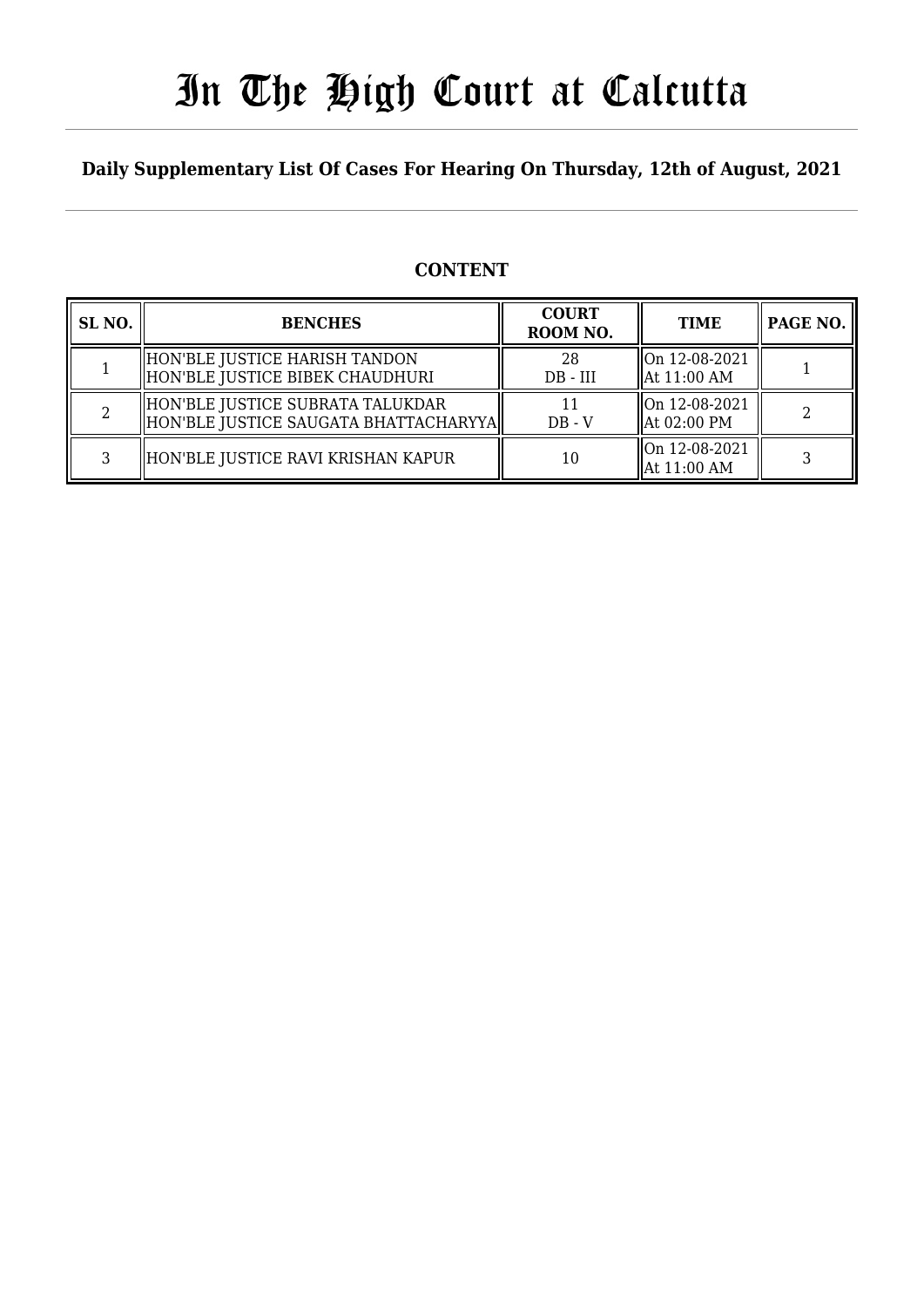

## Calcutta High Court **In The Circuit Bench at Port Blair Appellate Side**

**DAILY CAUSELIST For Thursday The 12th August 2021**

**COURT NO. 28**

**DIVISION BENCH (DB - III)**

**AT 11:00 AM**

**HON'BLE JUSTICE HARISH TANDON HON'BLE JUSTICE BIBEK CHAUDHURI (VIA VIDEO CONFERENCE)**

**FROM PRINCIPAL BENCH**

### **APPLICATION FOR BAIL**

1 CRM/11/2021 PANKAJ KUMAR RAI VS THE STATE

MD. TABRAIZ

IA NO: CRAN/1/2021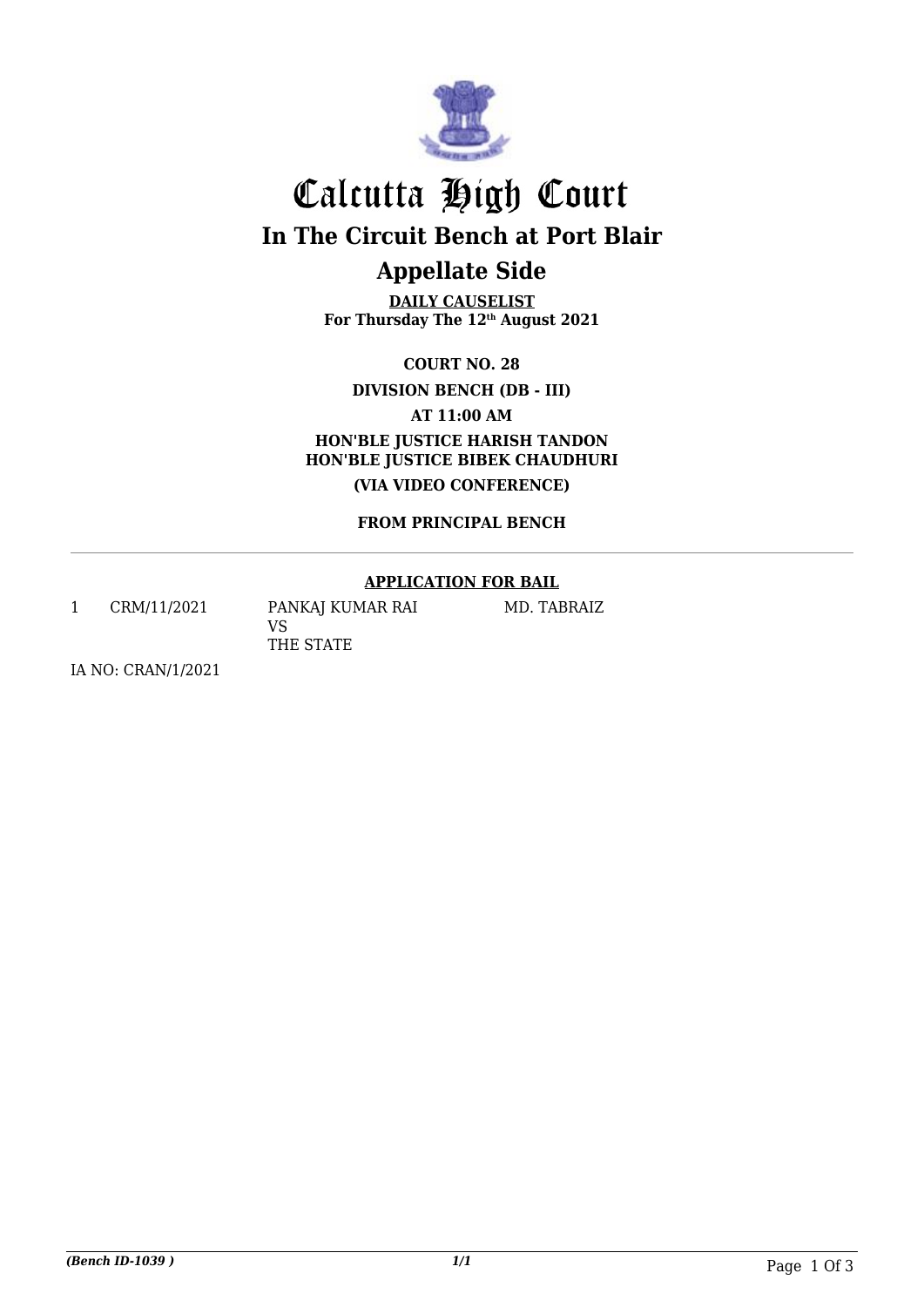

# Calcutta High Court **In The Circuit Bench at Port Blair**

## **Appellate Side**

**DAILY CAUSELIST For Thursday The 12th August 2021**

**COURT NO. 11**

**DIVISION BENCH (DB - V)**

**AT 2:00 PM**

**HON'BLE JUSTICE SUBRATA TALUKDAR HON'BLE JUSTICE SAUGATA BHATTACHARYYA (VIA VIDEO CONFERENCE)**

**FROM PRINCIPAL BENCH**

#### **FOR HEARING**

1 MA/16/2021 (Part Heard) (6 PBS) VS SANIYA SUBHASH THE ANDAMAN AND NICOBAR ADMINISTRATION

AND OTHERS

S.AJITH PRASAD KRISHNA RAO

IA NO: CAN/1/2021